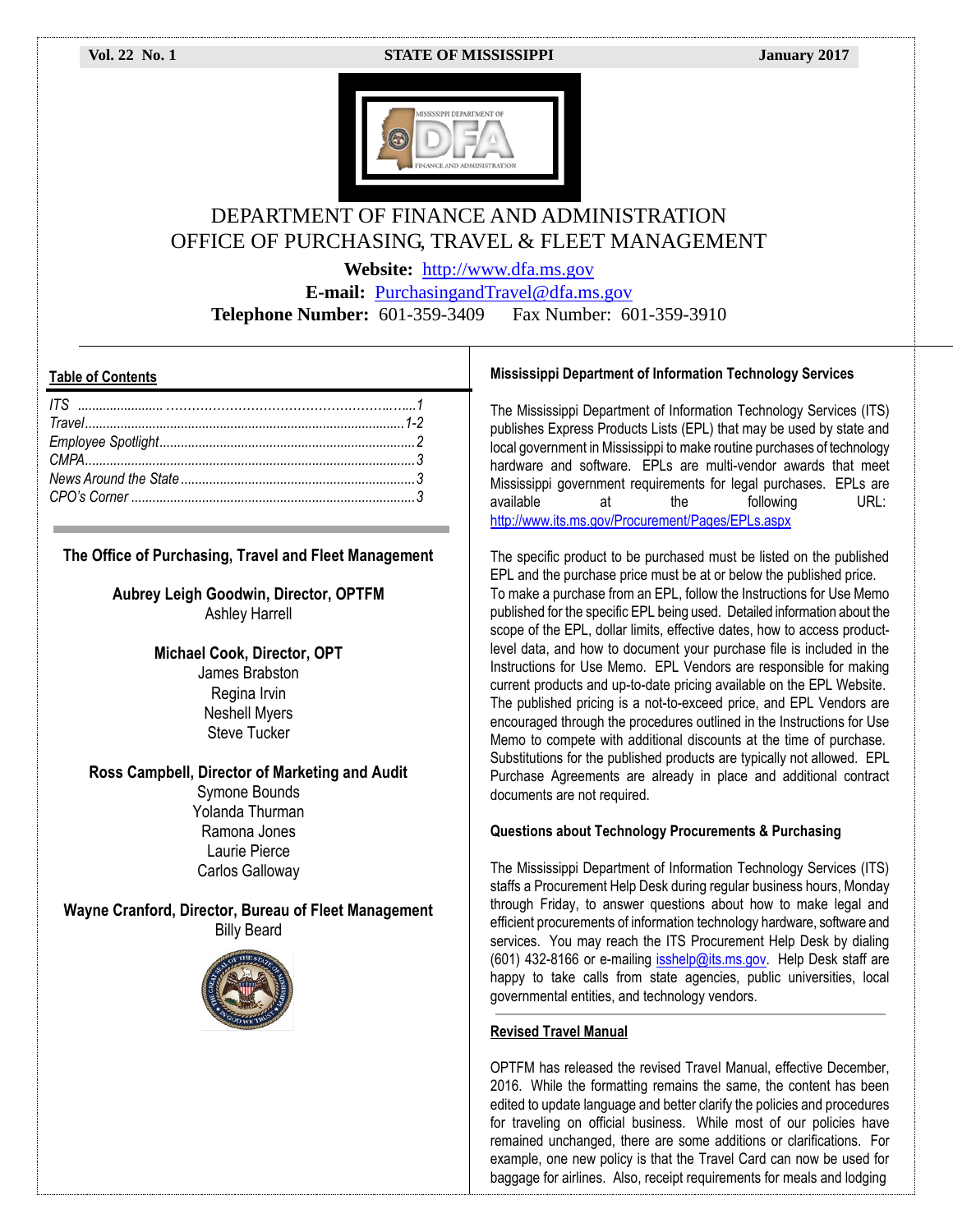#### **PURCHASING NOTES-JANUARY 2017** are addressed.

A full list of revisions can be found on the last page of the Travel Manual.

The Travel Manual is on the OPTFM Travel website at: [http://www.dfa.ms.gov/dfa-offices/purchasing-travel-and-fleet](http://www.dfa.ms.gov/dfa-offices/purchasing-travel-and-fleet-management/purchasing-and-travel/travel/)[management/purchasing-and-travel/travel/.](http://www.dfa.ms.gov/dfa-offices/purchasing-travel-and-fleet-management/purchasing-and-travel/travel/) Click on Travel Forms and Manuals, then Travel Manual.

If you have any questions please contact your Travel Coordinator at your agency. Travel coordinators may contact Laurie Pierce directly at [laurie.pierce@dfa.ms.gov.](mailto:laurie.pierce@dfa.ms.gov) 

# **2017 Mileage Reimbursement Rate**

Please visit the OPTFM Travel website located here [http://www.dfa.ms.gov/dfa-offices/purchasing-travel-and-fleet](http://www.dfa.ms.gov/dfa-offices/purchasing-travel-and-fleet-management/purchasing-and-travel/travel/)[management/purchasing-and-travel/travel/](http://www.dfa.ms.gov/dfa-offices/purchasing-travel-and-fleet-management/purchasing-and-travel/travel/) for the mileage rates effective January 1, 2017.

Section 3, 108 of the Travel Manual addresses Privately Owned Vehicles Used for State Business.

> *"Reimbursement for the use of a personal vehicle for official state business (includes private airplanes flown by the employee) is based on actual miles traveled and will be at the same rate that federal employees are reimbursed for using private vehicles for official federal business travel. The General Services Administration, commonly referred to as GSA, not the IRS, publishes this rate.*

> *The current reimbursement rate is listed in the Mileage Reimbursement Rate memo on OPTFM's Travel website at: [http://www.dfa.ms.gov/dfa-offices/purchasing](http://www.dfa.ms.gov/dfa-offices/purchasing-travel-and-fleet-management/purchasing-and-travel/travel/)[travel-and-fleet-management/purchasing-and](http://www.dfa.ms.gov/dfa-offices/purchasing-travel-and-fleet-management/purchasing-and-travel/travel/)[travel/travel/.](http://www.dfa.ms.gov/dfa-offices/purchasing-travel-and-fleet-management/purchasing-and-travel/travel/) Mileage reimbursement shall not exceed the maximum published rate. Local boards may set a rate which shall not be greater than the maximum reimbursement rate for state employees, in accordance with Section 25-3- 41(2) of the Mississippi Code of 1972.*

> *When two or more employees travel in one private vehicle, only one travel expense at the authorized reimbursement rate per mile shall be allowed. The person claiming reimbursement shall report the names of other state employee passengers. If a cost comparison must be made between driving vs. flying cost, see Section 108.D.*

*Entities must establish in house guidelines which are consistent with OPTFM policy in their agency travel manual for mileage reimbursements of private vehicles submitted to DFA on travel vouchers. These guidelines should address procedures used to determine if government-owned vehicles are available or not. It should also include procedures used to determine mileage reimbursement rates charged on employee travel vouchers. It is the agency's responsibility to maintain all documentation for audit purposes supporting rates reimbursed and the documentation must be available to DFA or the Office of the State Auditor if requested.*

*Travel Tip: GSA keeps an archive of past mileage rates. This can be found by going to [http://www.gsa.gov/mileage,](http://www.gsa.gov/mileage) and clicking on the link that reads "POV Mileage Rates (Archived)".*

**If you have any questions please contact your Travel Coordinator at your agency. Travel coordinators may contact Laurie Pierce directly at [laurie.pierce@dfa.ms.gov.](mailto:laurie.pierce@dfa.ms.gov)** 





The Office of Purchasing and Travel welcomes Neshell Myers as an Contract Analyst. Neshell joined the team on January 3, 2017. She holds a Bachelor's and Master's in Business Administration. Neshell also loves to read, research, and spend quality time with family and friends.

**PAGE 2**

*The State does not reimburse private vehicle mileage for optional travel.*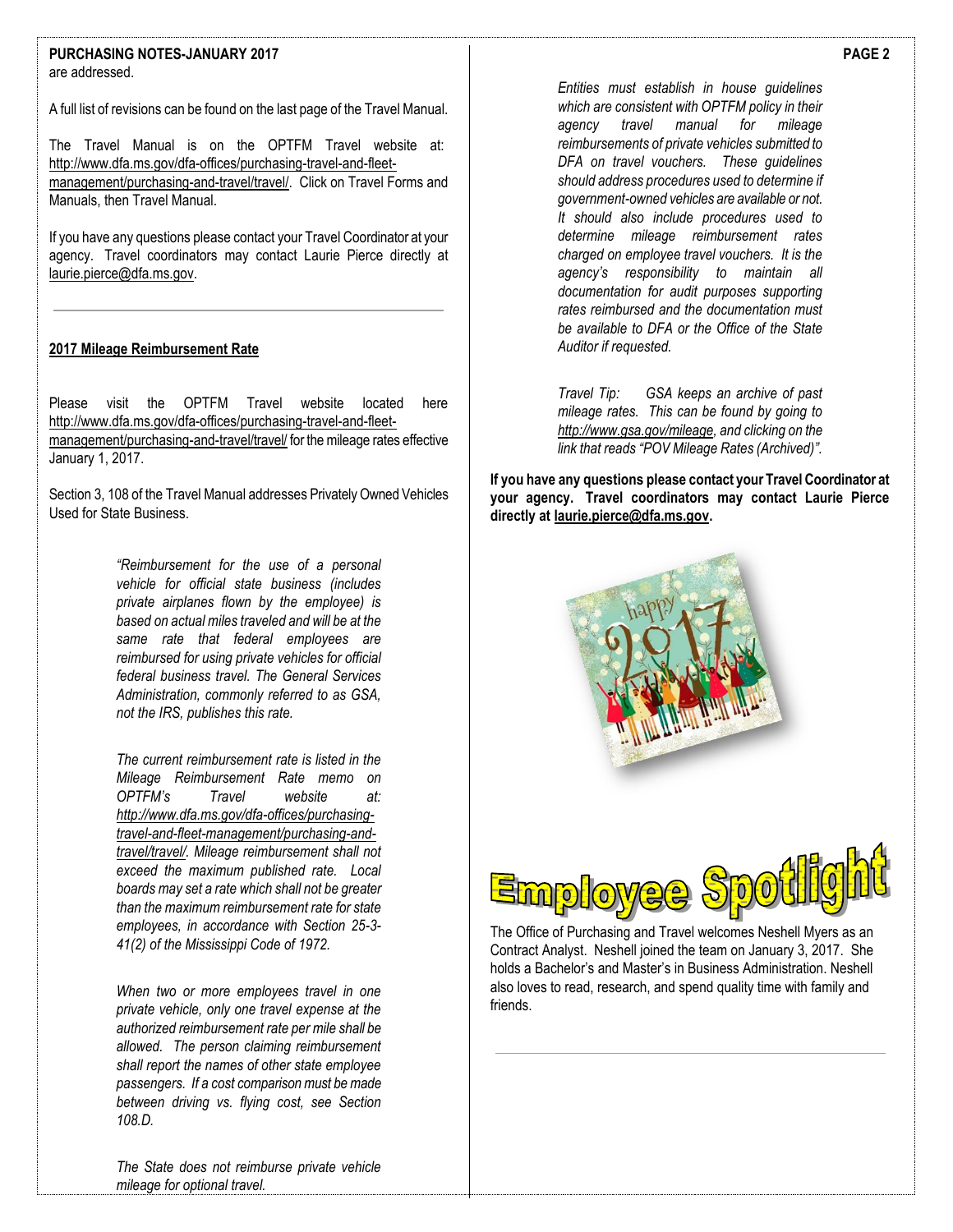# **PURCHASING NOTES-JANUARY 2017**



# **2017 Class Schedule**

| <b>Dates</b>        | Location                       |
|---------------------|--------------------------------|
| January 10-12, 2017 | <b>Woolfolk Annex Building</b> |
| March 28-30, 2017   | <b>Woolfolk Annex Building</b> |
| May 9-11, 2017      | <b>Woolfolk Annex Building</b> |

Don't forget the MAGPPA Quarterly Meeting will be on Tuesday, February 21, 2017 at the Sparkman Auditorium of the Mississippi Agriculture Museum in Jackson, MS.

mississippi development authority

**Want To Find More Minority Contractors? [www.mmbr.org](http://www.mmbr.org/)**

# **Our Online Registry Gets You Connected**

Mississippi Development Authority's minority and woman-owned business online registry can put you in touch with minority contractors. You can search by geographical location, type of service and products provided or by our easy-to-use alphabetical listing.

# **What are the benefits of utilizing a minority contractor?**

# **Gain a Competitive Advantage**

Minority-Owned companies are in a better position to provide personalized customer service and flexible and innovative solutions to challenges which gives your organization a competitive advantage.

# **Efficient Utilization of Resources**

Increased competition creates cost saving opportunities for consumers. Minority-Owned companies often have low overhead and respond efficiently to the needs of procurement professionals.

**Greater Representation and Community Development**

Contracting with minority-owned companies has a direct economic impact on entire communities where minority-owned companies have incorporated their businesses.

**PAGE 3**

# **Start searching online now Visit www.mmbr.org**

For information contact Latonia Shirley at Mississippi Development Authority at 601.359.6678 or e-mail: lshirley@mississippi.org



Greetings, friends and Happy New Year!

We are starting our fourth year of Certified Mississippi Purchasing Agent training. By this time, we hope that most if not all of those state purchasing agents who were already working in agencies when training became mandatory in 2013 have been certified.



If you are a state purchasing agent, and you have not been certified, please submit an application to our office to register for one of the six (6) classes this year.

As a reminder, Section 31-7-1(c) defines purchasing agent as "*any administrator, superintendent, purchase clerk or other chief officer so designated having general or special authority to negotiate for and make private contract for or purchase for any governing authority or agency, including issue purchase orders, invitations for bid, requests for proposals, and receive and accept bids*."

As always, please feel free to call, e-mail, or schedule a time to come by and visit with us if we can assist you in any way.